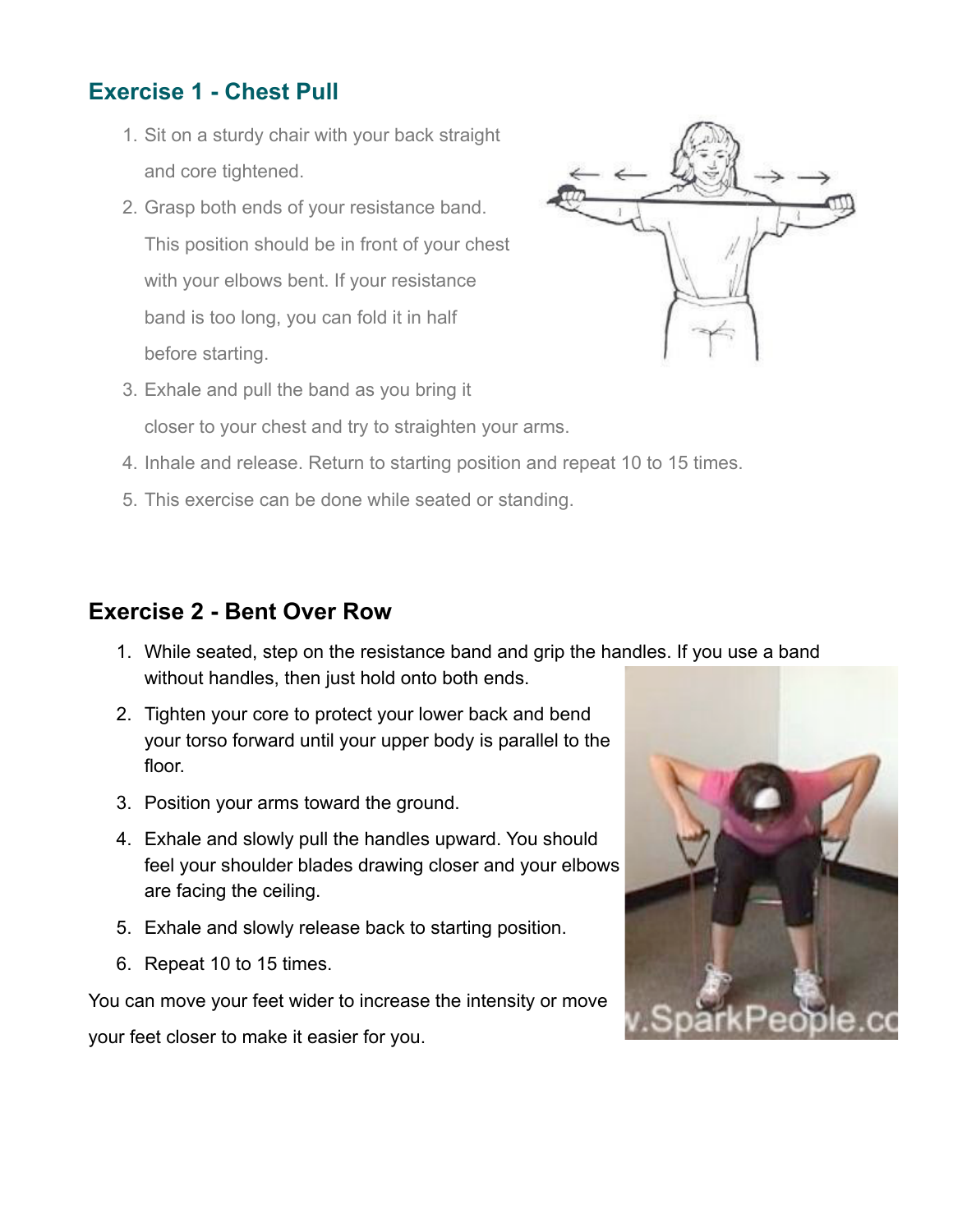## **Exercise 3 - Bicep Curl**

- 1. Step on the middle of your resistance band. Your feet should be flat on the floor.
- 2. Grip both ends with your hands.
- 3. Raise your arms to the height of your chest in front of you and then return to staring position.
- 4. Repeat 10 to 15 times.

You can either do this while seated or standing.

# **Exercise 4 - Lateral Raise**

- 1. While standing, step on the middle of your resistance band with both feet flat on the floor.
- 2. Grip both handles of your band.
- 3. Raise both arms to the side, at the height of your shoulder and then return to starting position.
- 4. Repeat 10 to 15 times.

## **Exercise 5 - Squats**

- 1. While standing, step on the middle of your resistance band with both feet flat on the floor.
- 2. Grip both ends of your band.
- 3. Slowly bend your knees into a squat position. Straighten your back, knees should be behind the toes, and butt out.
- 4. Return to starting position.
- 5. Repeat 10 to 15 times.





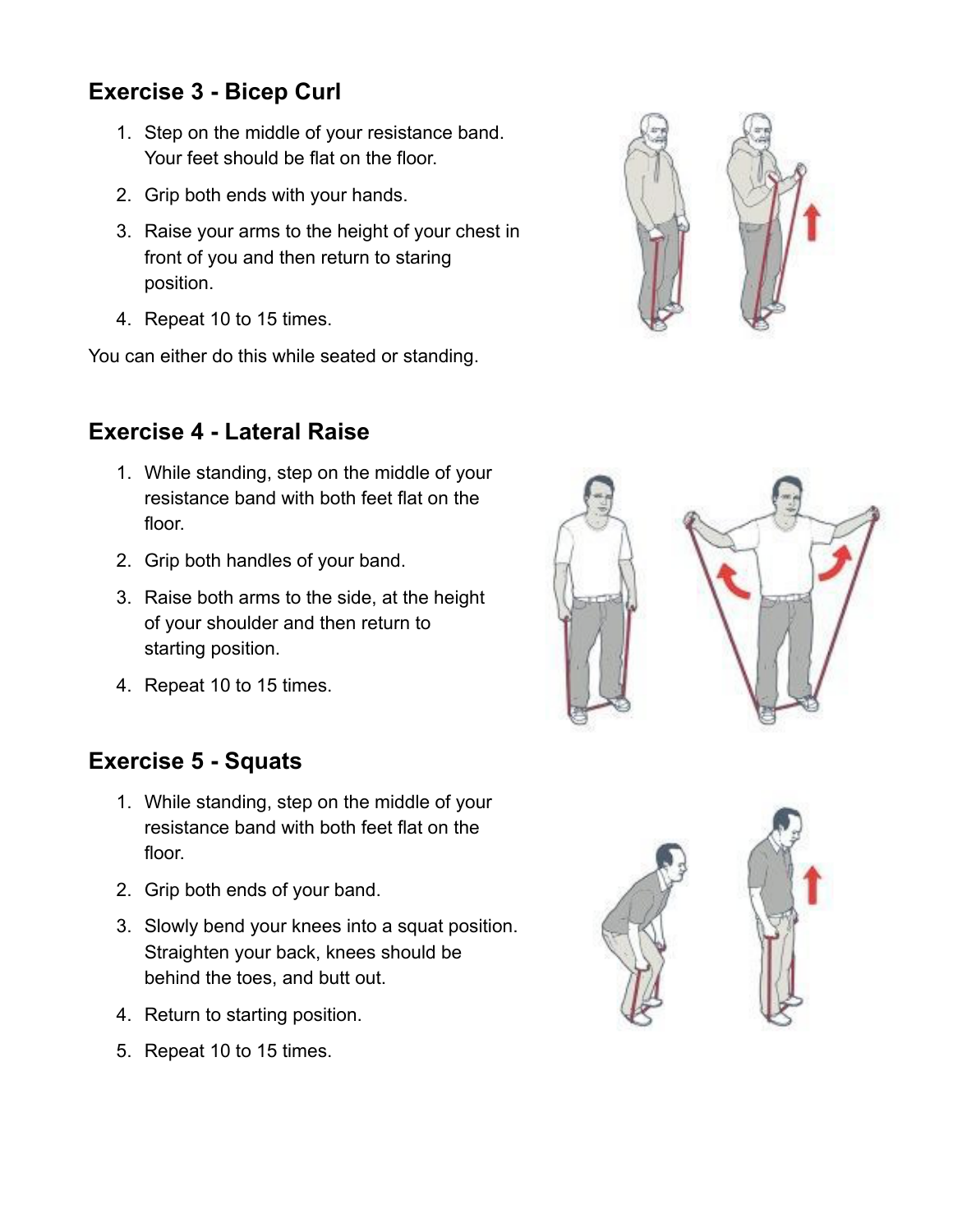## **Exercise 6 - Chest Press**

- 1. Place the resistance band behind your shoulders and hold both ends.
- 2. Extend both arms in front of your chest and return to starting position.
- 3. Repeat 10 to 15 times.

You can do this exercise while seated or standing.



#### **Exercise 7 - Leg Press**

- 1. Sit on a sturdy chair with your back straight.
- 2. Hold both ends of the resistance band.
- 3. Place your right foot in the middle of your band. Your band should not be on the floor but your left foot is flat on the ground.
- 4. Bend your right knee towards you and then straighten it again in front of you.
- 5. Return to starting position and switch to the other leg.
- 6. Repeat for 10-15 times with each leg.



- 1. While standing, place the resistance band under your right heel.
- 2. Hold the other end of the band with both hands and stretch it so you hold both ends behind your right ear.
- 3. Pull it above your head and then release it back behind your ears.
- 4. Repeat 10 to 15 times on each side.